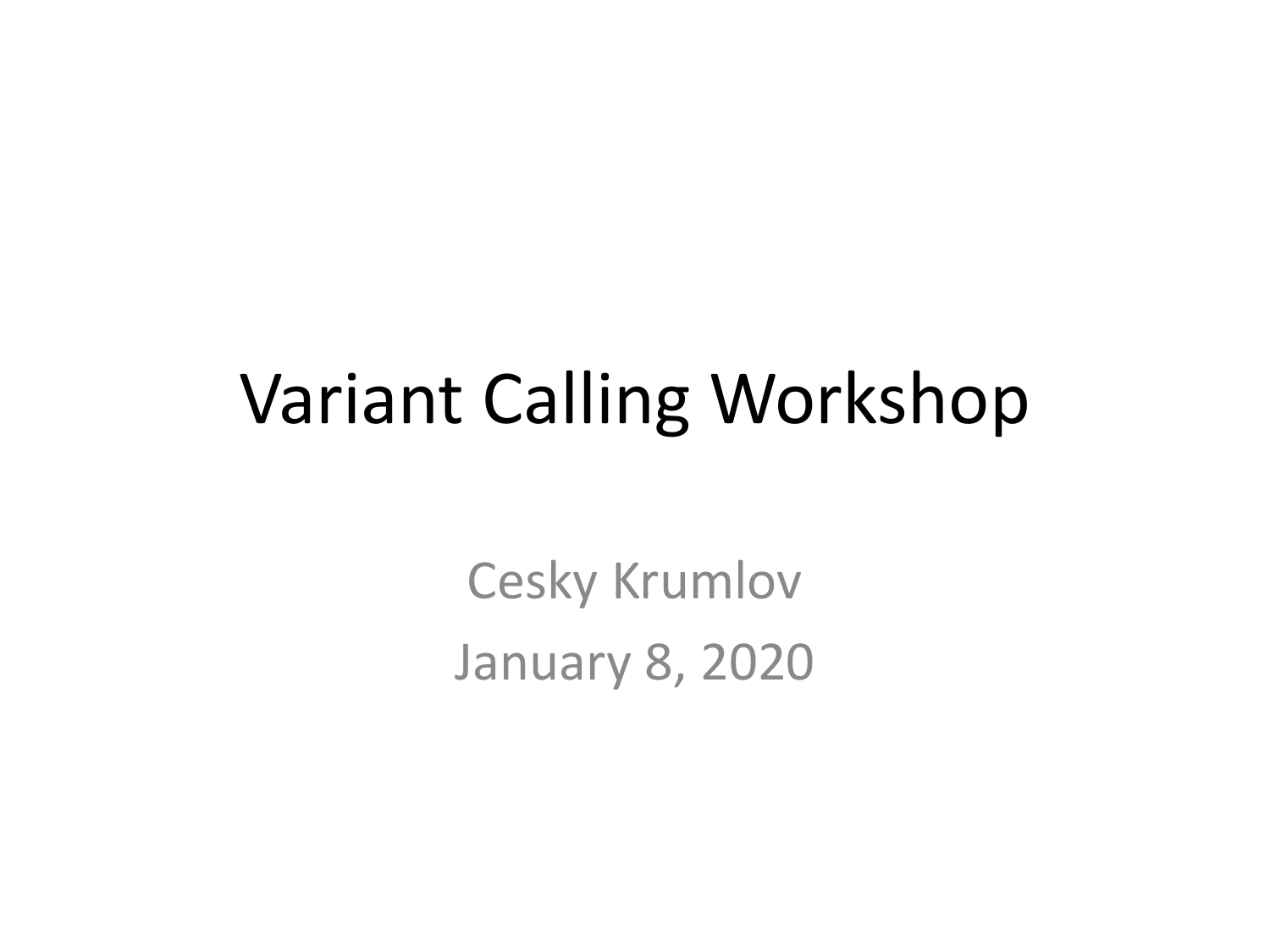#### Find the Data

We're going to start with the same data we had from the alignment exercises. We will perform structural variant calling on the PacBio data and small variant calling on the Illumina data.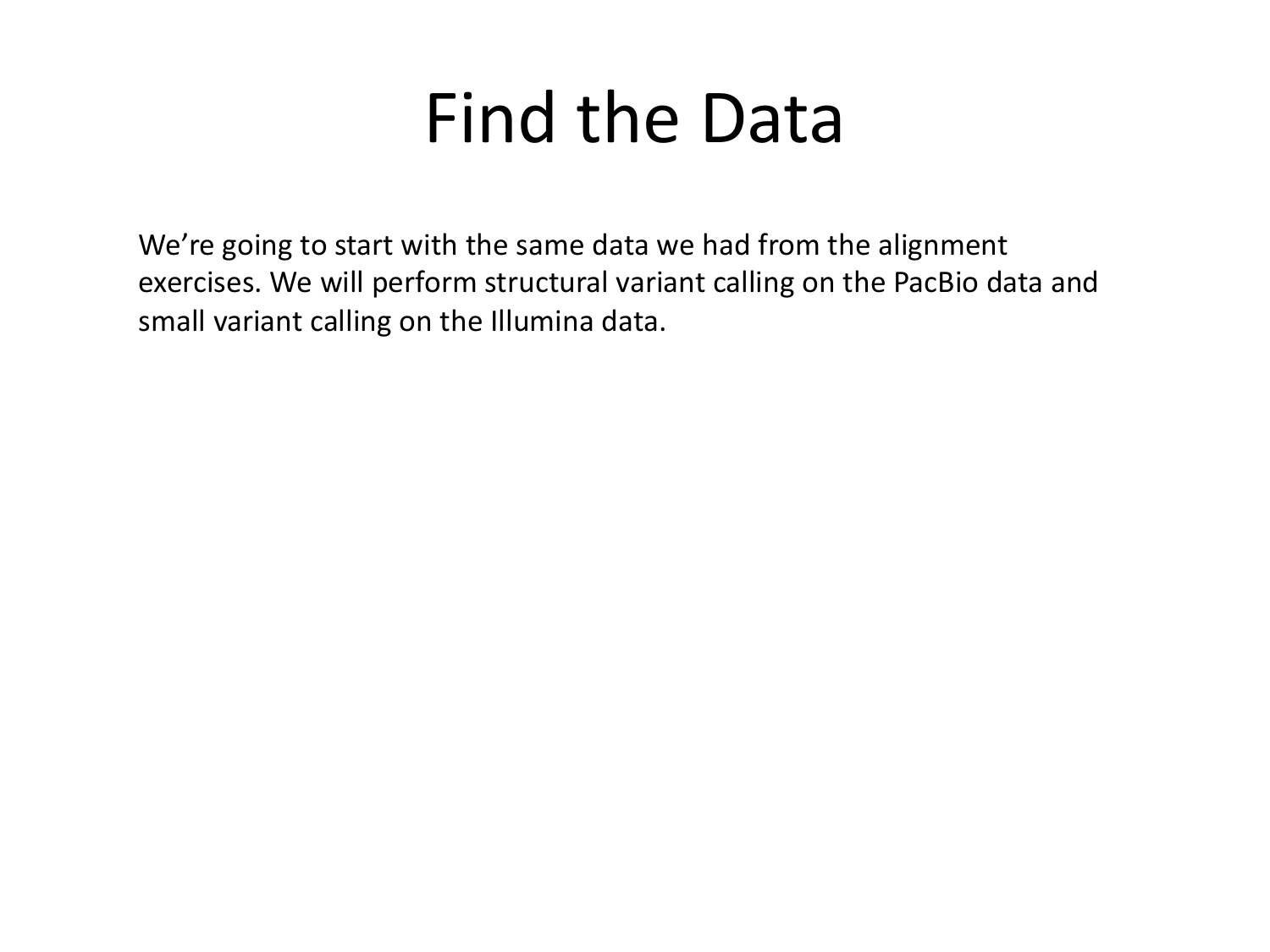## Mark Duplicates

Once you've merged all your bams together and indexed them, we're going to mark duplicates. We do this because sometimes you get exactly the same read or read pair more than once for technical reasons, but they're not unique looks at your underlying sample, so we only want to use one of the duplicate copies for analysis. Samtools has a duplicate marker, but even the samtools developers say that GATK's is better, so we're going to use that

*gatk MarkDuplicates -I MERGEDBAM –O DEDUPBAM –M DUPMETRICS -- CREATE\_INDEX true*

This should take about 2 minutes to run.

Note that it will write a new bam with no changes other than that the duplicates are marked (in the bit flag). We also need to provide a second file, because Picard will give us a text file detailing some metrics about the duplicate marking.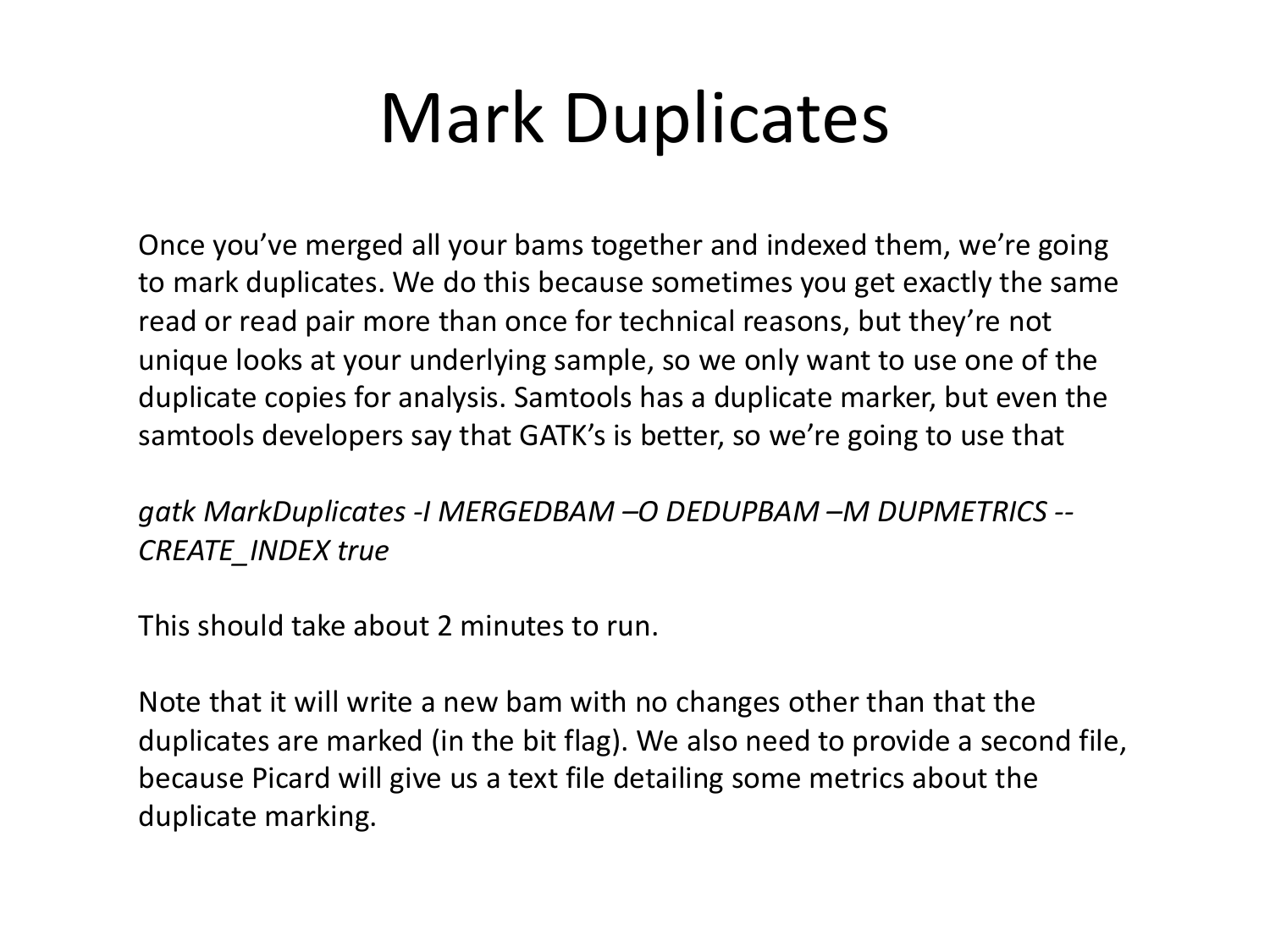## Base Quality Recalibration

We're going to skip base quality recalibration for this exercise.

The reason is that recalibrating base quality assumes that bases that don't match the reference are errors. When we do this for human sequencing, we generally have a long list (such as dbSNP) of known variant sites, and we don't count disagreements at those sites as errors. We don't have that for this yeast strain.

In practice, in a situation like this, the suggested practice is to run a full round of variant calling without recalibrating, then use the list of variant sites as known sites, then recalibrate quality score based on other sites, then cycle around and call variants again.

There is some debate in the field about whether recalibrating base quality even really matters for this depth of sequencing, and this process will take a long time, so we will skip it.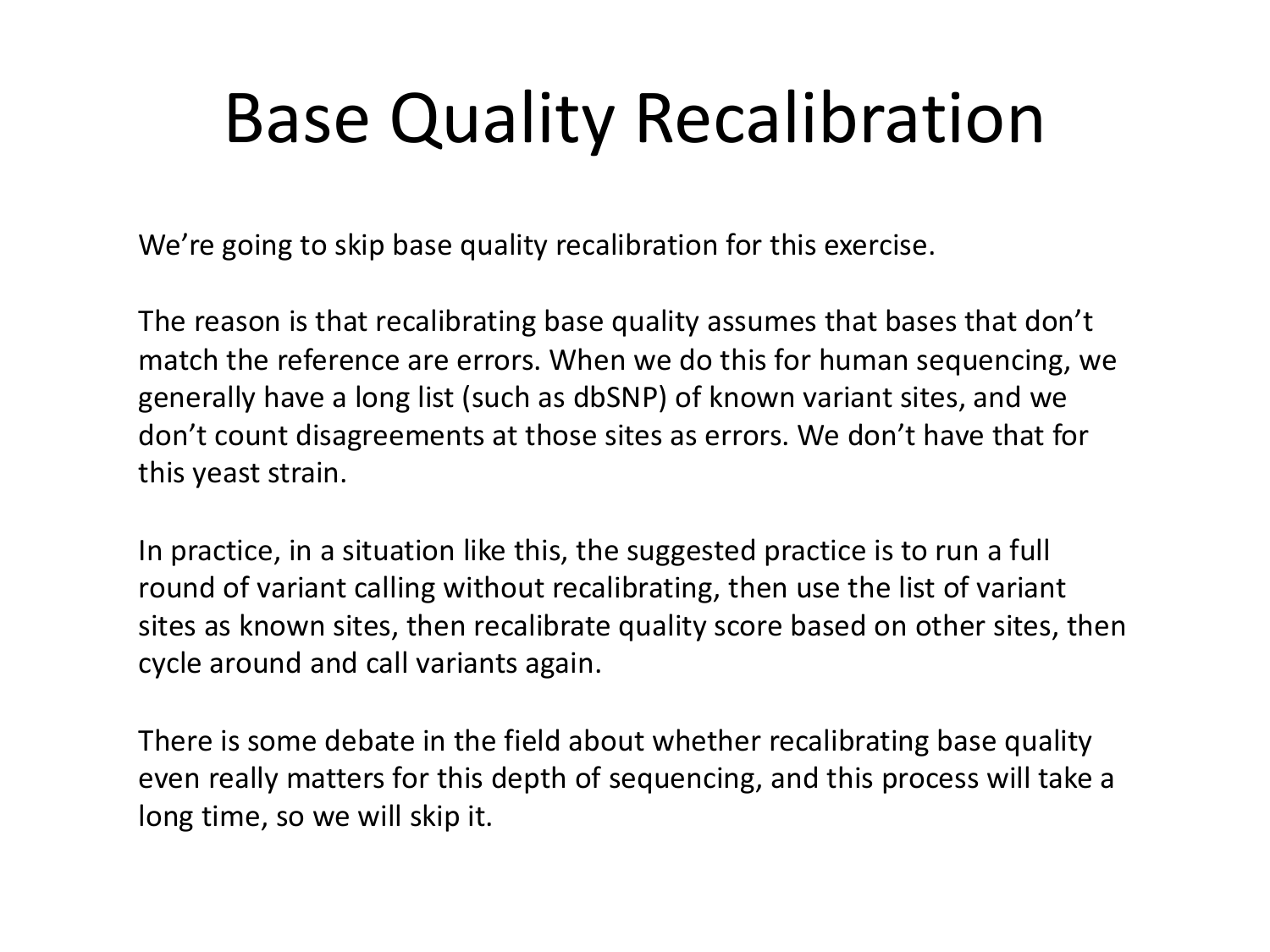# Adding Read Group Information

Before calling variants, GATK wants to know which reads came from the same library and the same machine run so that it can group those together for purposes of calling (and base quality recalibration, if we had done that).

This can be done as an argument to bwa when you run alignment, but if you get your data back from a sequencing core already aligned, you may need to do it yourself on the bam file, so we're going to see how to do that with GATK.

*gatk AddOrReplaceReadGroups –I DEDUPBAM –O READGROUPBAM –LB SK1-1 –SM SK1 –PL Illumina –PU 1 –CREATE-INDEX true*

This is the minimal information for haplotype caller to work, library, sample, platform, and platform unit (run). In reality, you might have multiple read groups in a data set and would need to have each run or library aligned separately to add the appropriate information.

This should take a few minutes to run and will write a new bam.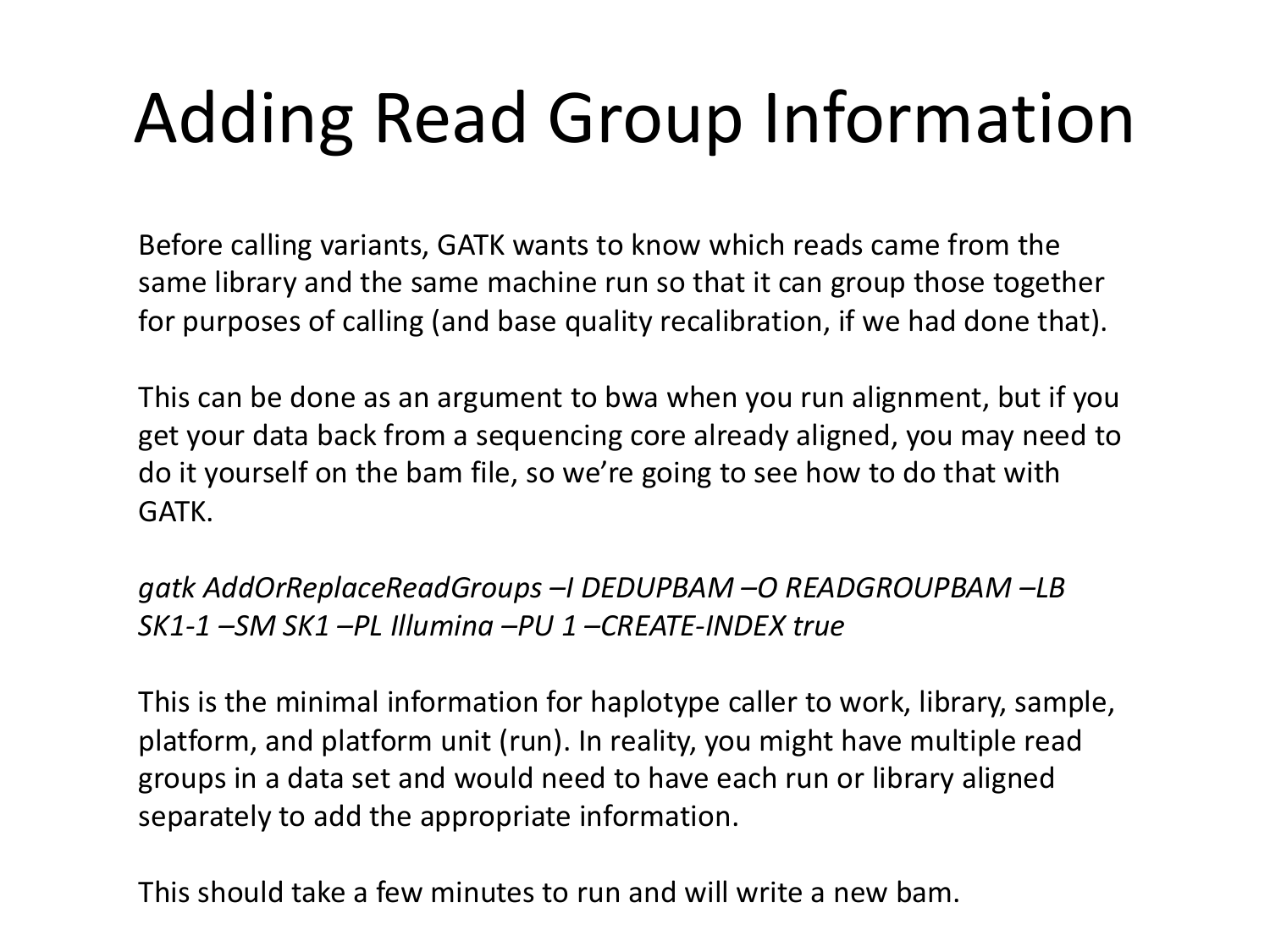## Sequence Dictionary

GATK requires one more thing we haven't done. We need a "sequence dictionary" for our reference that says how big all the chromosomes are and how they're ordered without having to read the whole fasta file. We make this with GATK:

*gatk CreateSequenceDictionary –R reference/S288C.fa*

This should create a small text file call S288C.dict in the reference directory (if this file is already there, you can skip this step).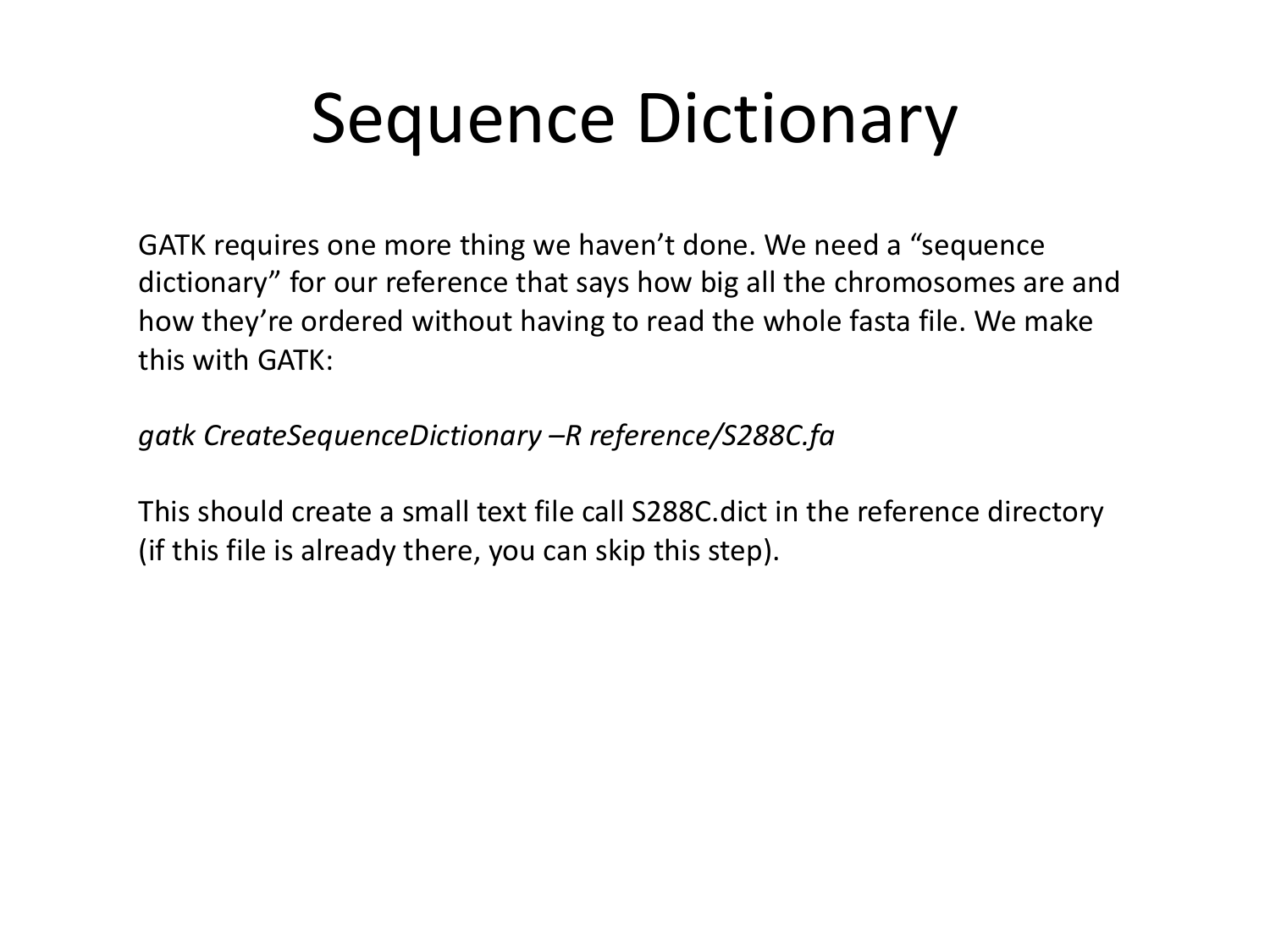# Haplotype Caller

The following is the command for haplotype caller, where BAMFILE is your bam file with read groups added and GVCFFILE is the name of your gvcf file. It is important that your vcf file end in .g.vcf.

*gatk HaplotypeCaller -R reference/S288C.fa -I BAMFILE -O GVCFFILE –ERC GVCF*

This is going to take about 20-30 minutes. Feel free to take a break once you know it's running.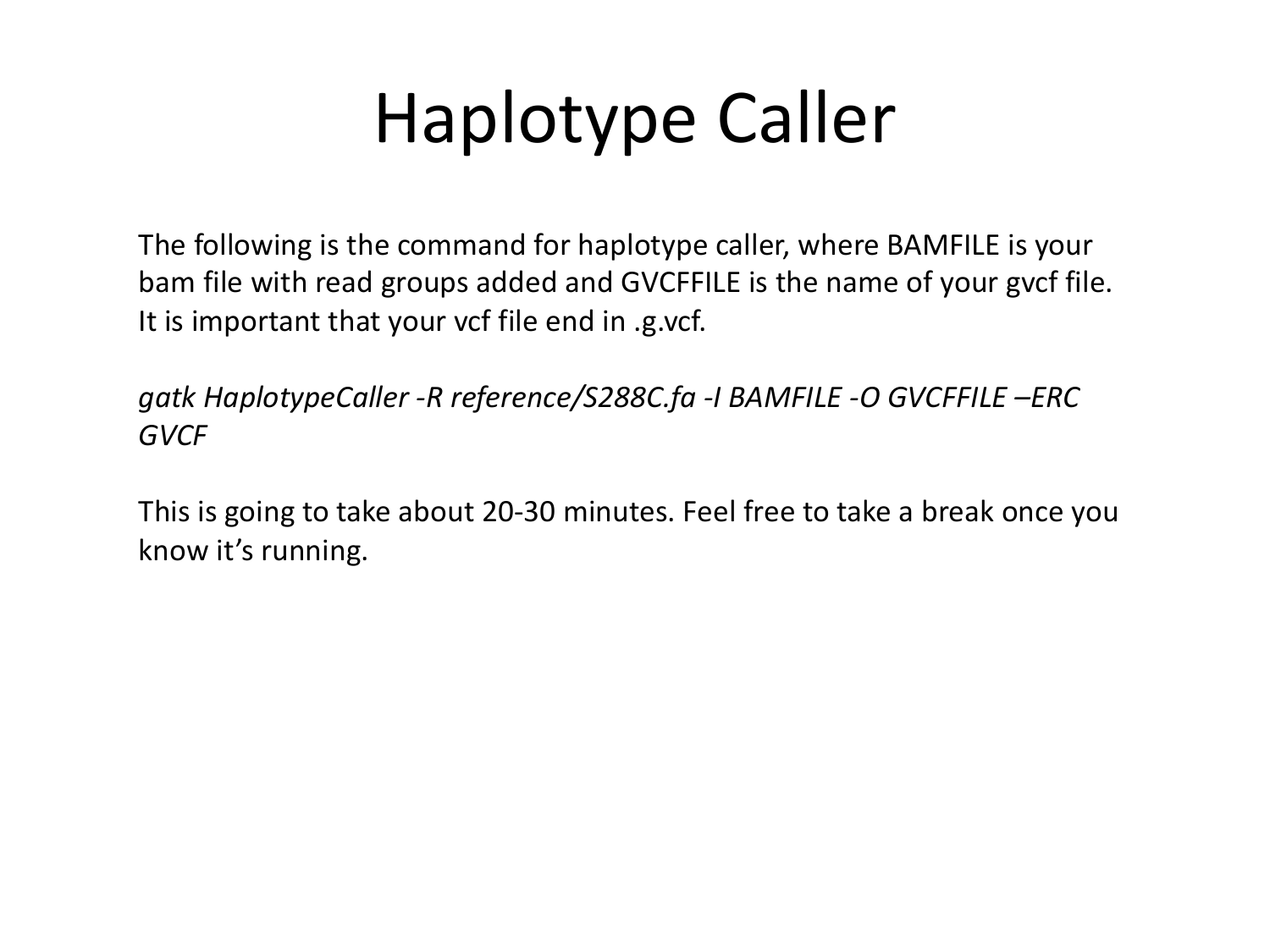## Variant Genotyping

Haplotype Caller made a first pass at calling variants, creating the gvcf file. If we had multiple samples that were from the same population, we could merge multiple gvcfs together to jointly genotype them, but since we only have one, we're just going to run the genotyper on our one vcf to get a set of alternate calls only. Note that VCFFILE should end in .vcf.

*gatk GenotypeGVCFs -R reference/S288C.fa -V GVCFFILE –O VCFFILE*

This runs in a few minutes.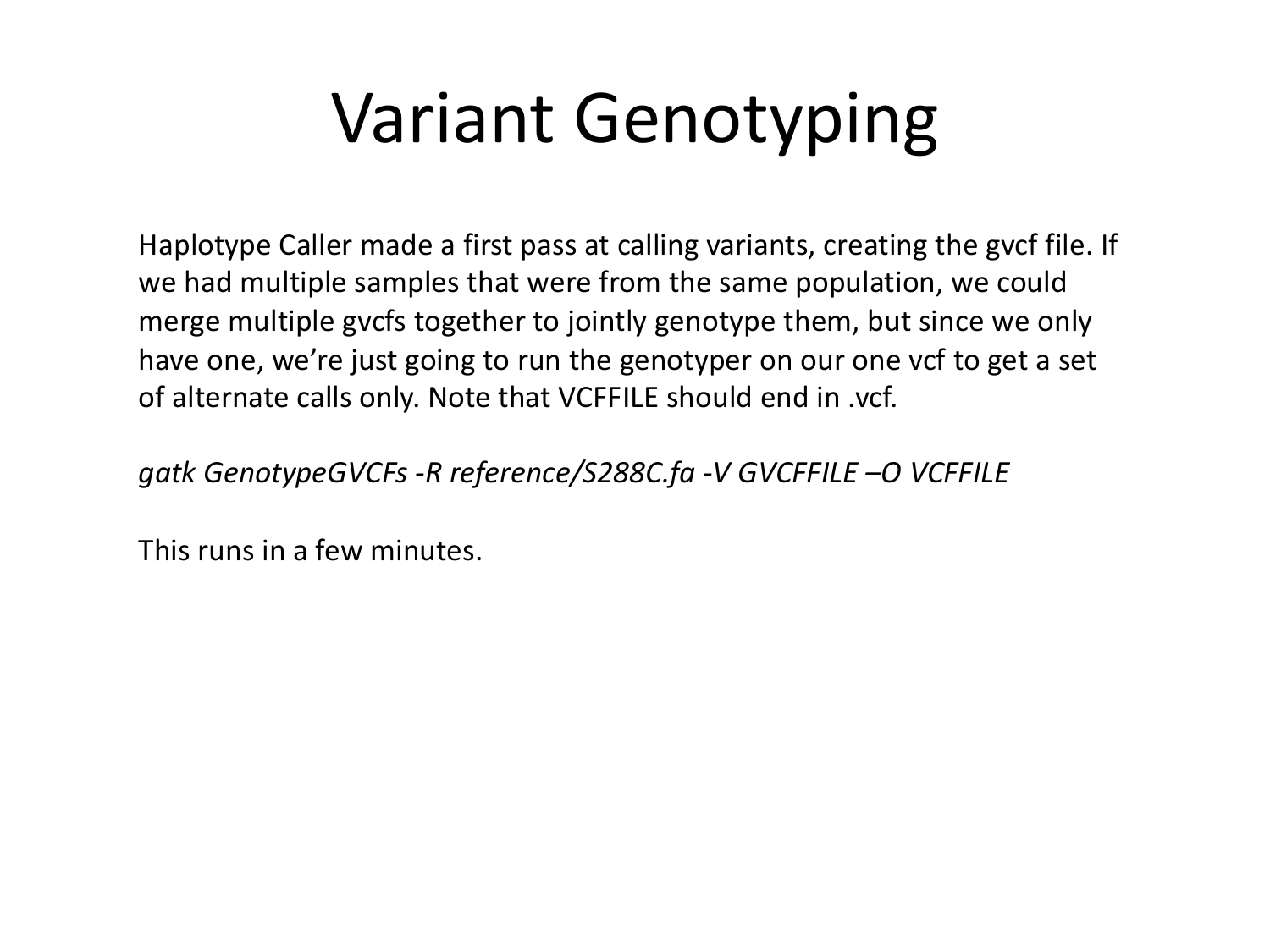## Variant Filtering

We have one last step to do, which is to filter the variants. As we discussed, one way to do this is by variant quality recalibration (VQSR), but we don't have enough variants in this data set to run that (plus it takes a really long time), so we're instead going to use a set of standard parameters that are considered "best practices" for human genomes (in other words, if you actually ran VQSR, chances are good you would get something very much like this). Because this cammand is so long, it's on the next slide, and I've spread it across several lines, but it should be run on a single line.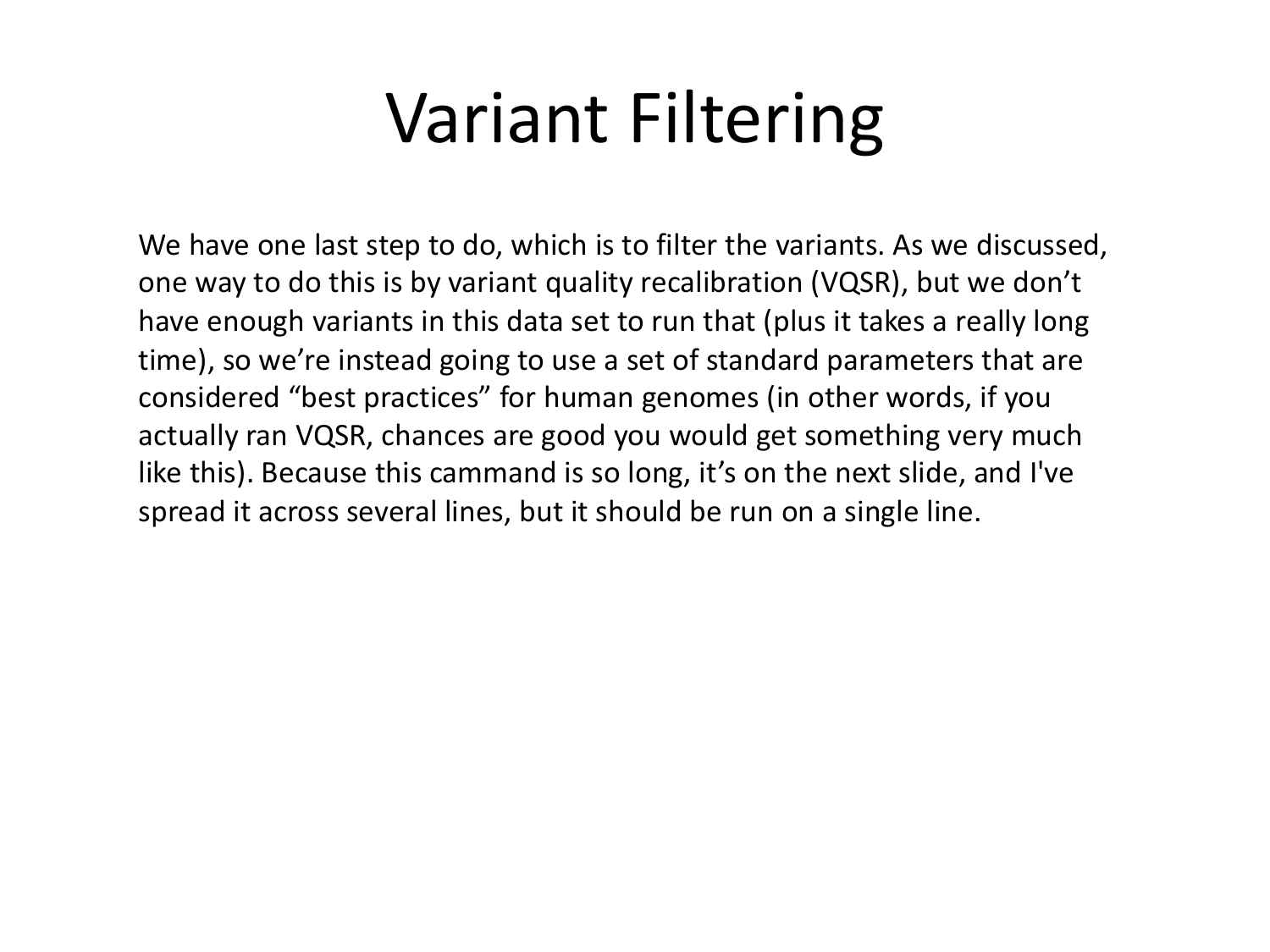## Variant Filtering

*gatk4 VariantFiltration -R human\_g1k\_v37.fa \ -V VCFFILE \ -O FILTEREDVCF \ -filter "QD < 2.0" --filter-name "QDfilter" \ -filter "MQ < 30.0" --filter-name "MQfilter" \ -filter "FS > 60.0" --filter-name "FSfilter" \ -filter "SOR > 3.0" --filter-name "SORfilter" \ -filter "ReadPosRankSum < -8.0" --filter-name "RPRSfilter" \ -filter "MQRankSum < -12.5" --filter-name "MQRSfilter" \ --verbosity ERROR*

#### Note:

The backslash ("\") character when typed at the end of a unix line will tell the shell to treat the next line as part of that line. If you type this all on a single command line, don't put that in.

You can leave out the verbosity option, but the homozygous variants generate warnings because they don't have the rank sum metrics, so I recommend leaving it there.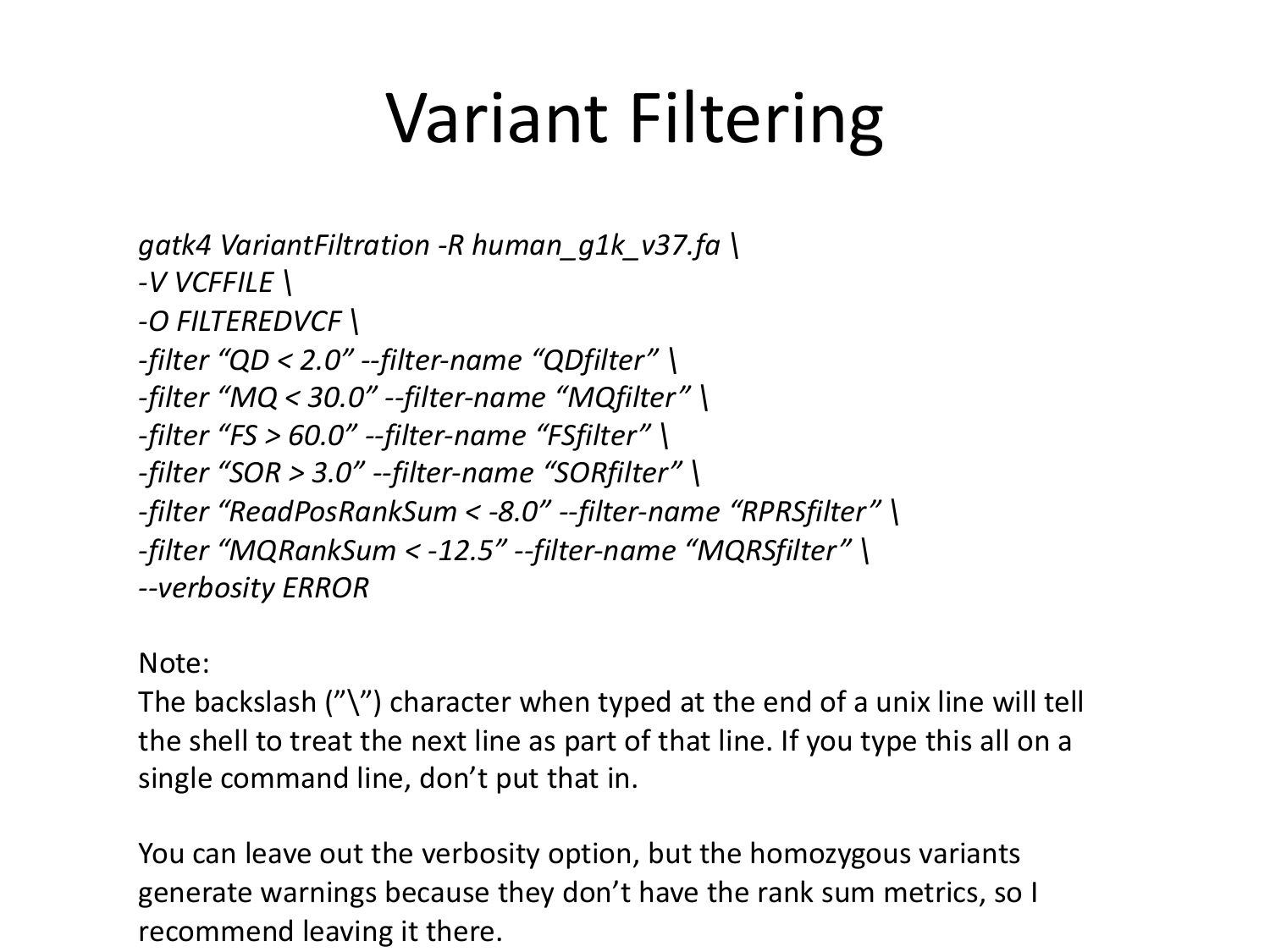## Variant Filtering

You may get a lot of warnings, but you should get out a new vcf. To see if anything happened, you can try:

*grep filter FILTEREDVCF | less*

You should see a large number of filtered out variants.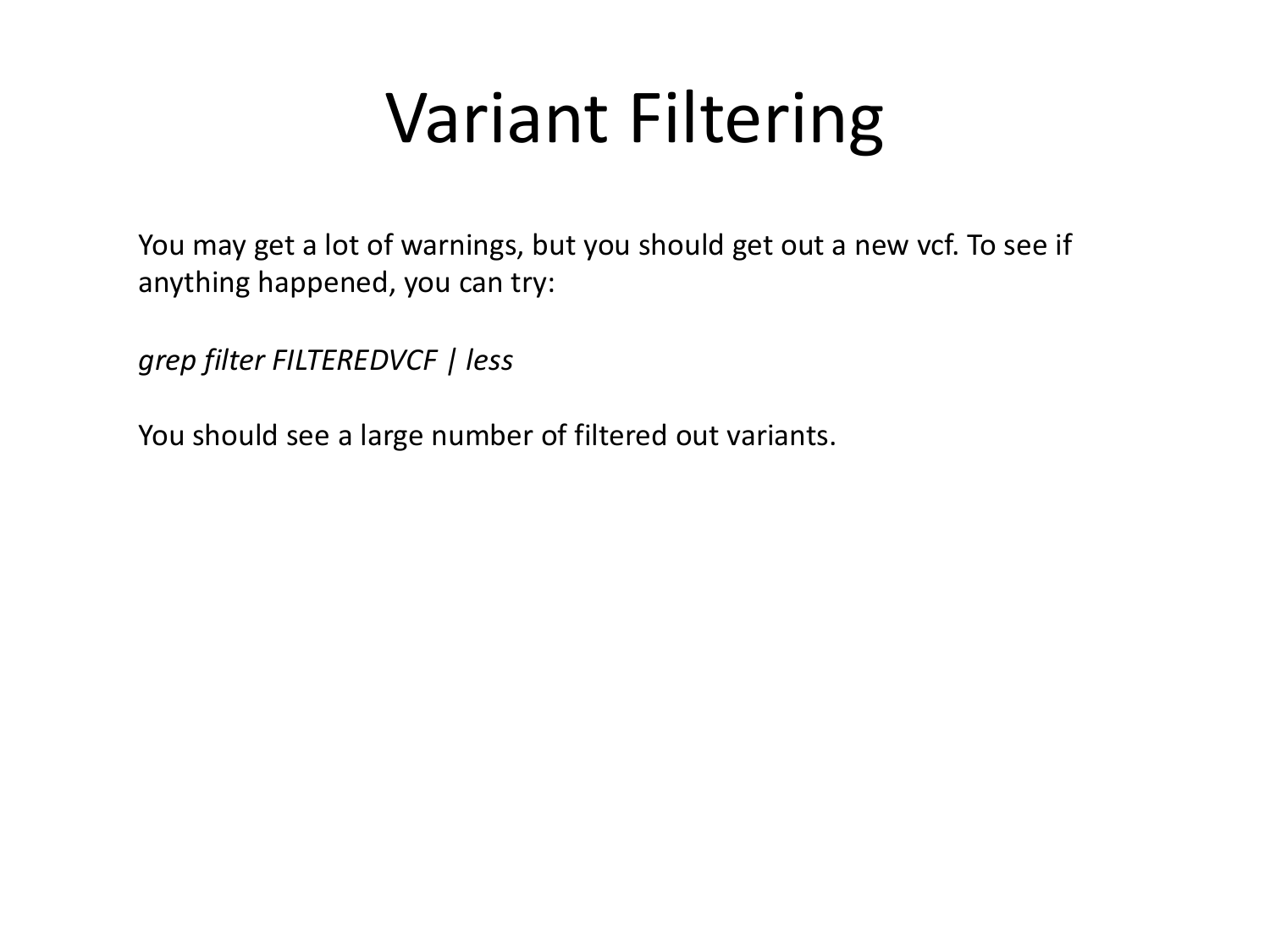# Calling SVs on the PacBio Reads

We're going to use a program called sniffles2 to call structure variants on the long read data.

*sniffles PBBAM -v PBSVVCF*

This should run pretty quickly and produce a VCF with large insertions and deletions in it.